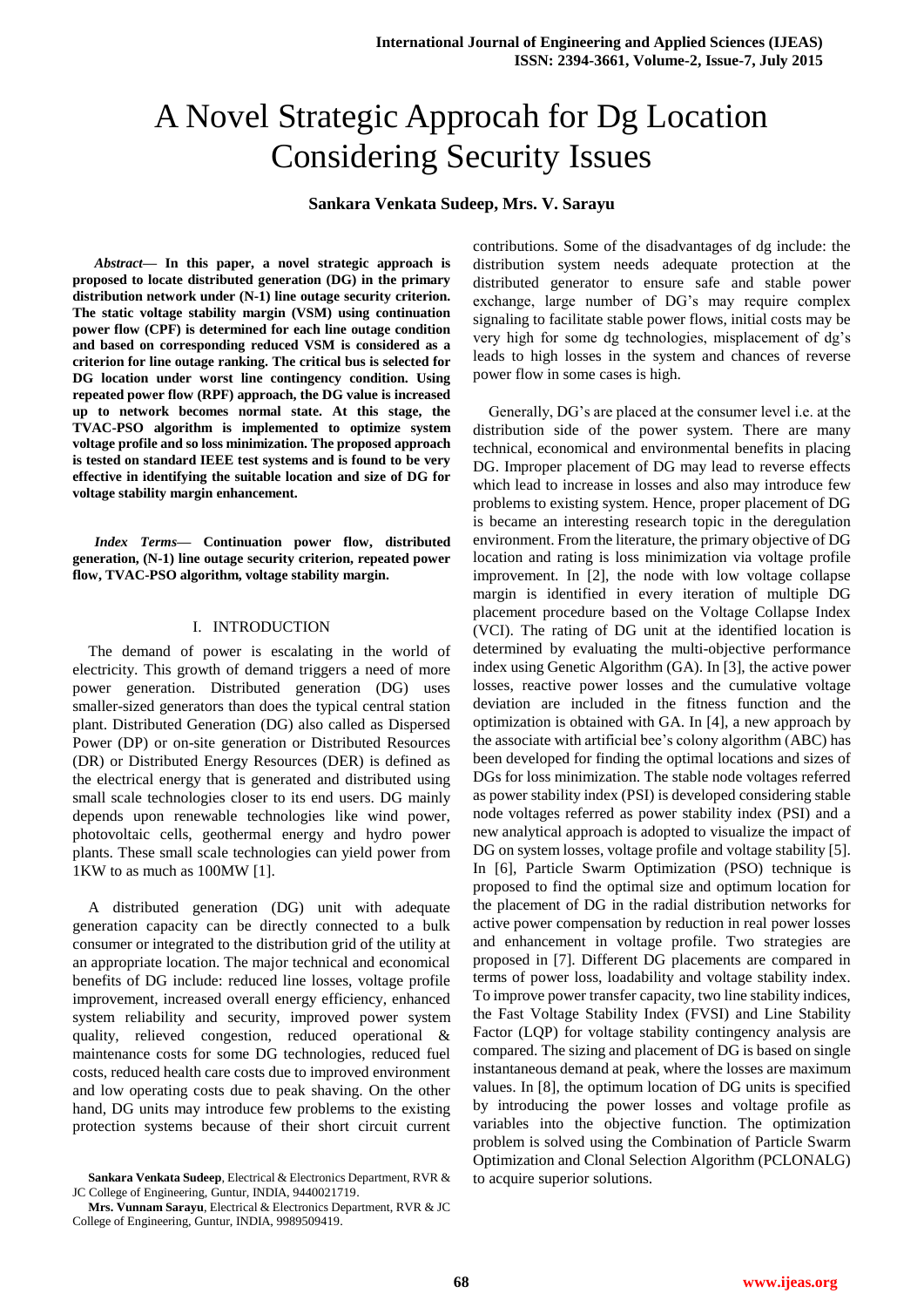From all these works, the DG location can be identifying either in strategic approach or by using any heuristic algorithm. In this paper, we have defined reduced voltage stability margin (RVSM) for identifying critical line outage in the network using continuation power flow (CPF). Under this contingency, the value of DG is determined using repeated power flow (RPF). Finally the Time Varying Acceleration Coefficients - Particle Swarm Optimization (TVAC-PSO) is applied to optimize transmission losses via voltage profile improvement.

#### II. PROBLEM FORMULATION

By performing continuation power flow [9], the line rankings are determined. This work is similar to [10], in which the ranking is done based on reduced voltage stability margin for FACTS devices location. The (N-1) line outage contingency analysis is considered for static security assessment. All the lines may not be caused to insecure operation in system. The lines which are not cause to unsecured state treated as normal contingencies and remaining as credible contingencies. Under any line contingency, the loading level of remaining lines should be maintained at least at their rated MVA capacity. The Repeated Power Flow (RPF) [11] method is adopted to determine the required load curtailment or DG size. The mathematical models are briefed here.

$$
LC_p = (P_{d,p} + jQ_{d,p})(1 - \lambda_c)
$$
\n(1)

where  $LC_p$  is the required load curtailment (MW) at bus  $p$ ,  $\lambda_c$  (0 <  $\lambda_c$  < 1) is the load curtailment factor and  $P_{d,p}$  and  $Q_{d,p}$  are the actual real and reactive power demands at bus  $p$ . As  $\lambda_c$  increases, the load curtailment increases and hence in optimization problem the location will optimize based on minimum  $\lambda_c$  value.

In case of DG integration at bus  $p$ , the  $\lambda_c$  set to zero and the output power of DG will determine as follows:

$$
DG_p = \lambda_{DG} \times P_{d,p} \tag{2}
$$

where  $DG_p$  is the required real power generation (MW) by DG at bus *p*,  $\lambda_{DG}$  (0 <  $\lambda_{DG}$  < 1) is the penetration level factor of DG and  $P_{d,p}$  is the actual real power demand (MW) at bus p. As penetration level  $\lambda_{DG}$  increases, the DG output increases and so load will met locally. Since bus *p* is modeled as PV bus with specified voltage 1.0 p.u, the MVAr generation is undefined at first stage. By optimizing the  $\lambda_{DG}$  towards congestion relief, we will get MVAr generation and correspondingly the MVA rating of DG can determine finally.

# III. ILLUSTRATIVE EXAMPLE

In order to understand clearly, we have illustrated the concept with an IEEE-6 bus system. The bus data and line data are given in Table 1 and Table 2 respectively. Base case simulation using PowerWorld® simulator is illustrated in Fig.

1 and validating its normal operating state with (8.4 MW – j1.2 MVAr) transmission loss. For convenience, the case studies are divided into two sections to evaluate the required load curtailment or DG rating for normal operating state under (N-1) line outage security criterion. The RPF is used to determine the load curtailment or DG rating as explained in Section II.



**Fig.1** Simulation of base case.

## *A. Load Curtailment Approach*

The simulation of line 1-2 outage contingency is given in Fig. 2. From this, it is evidencing that system is under unsecured mode with congestion in the network. In order to relieve congestion, the load is curtailed at each bus sequentially. The procedure is carried out for all transmission line outages and the corresponding results are given in Table 1.From the results, load curtailment is less at bus-5 when compared with bus-4 and bus-6. In other words, the required load curtailment at bus-5 can meet with DG integration. Similarly, some other situations are mentioned as "ineffective" because the 100% load curtailment at that bus is also not relieved the congestion. For some situations, we mentioned as "NA" because no lines are subjected to congestion.



**Fig.2** Simulation of line 1-2 outage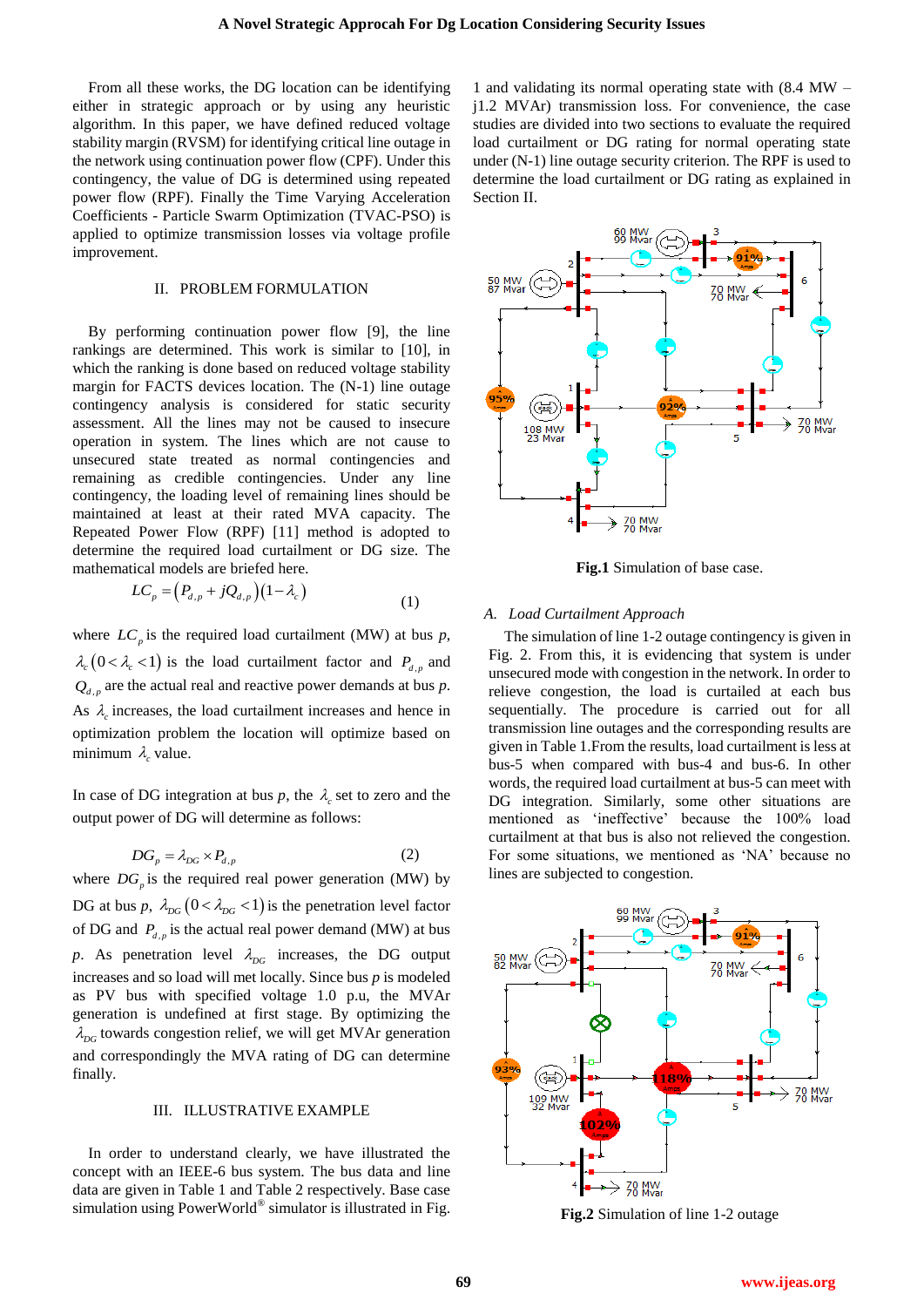**International Journal of Engineering and Applied Sciences (IJEAS) ISSN: 2394-3661, Volume-2, Issue-7, July 2015** 

|                |                  | No.                         |            |                | <b>Required Load</b><br>Curtailment ( $\text{MW} + j \text{MVAr}$ ) |  |
|----------------|------------------|-----------------------------|------------|----------------|---------------------------------------------------------------------|--|
| S.<br>No       | Outage<br>d Line | lines<br>Over<br>loade<br>d | $Bus-4$    | $Bus-5$        | <b>Bus-6</b>                                                        |  |
| 1              | $1 - 2$          | 2                           | $21 + j21$ | $12 + j1$<br>2 | $16 + j16$                                                          |  |
| 2              | $1 - 4$          | 3                           | $33+j33$   |                |                                                                     |  |
| 3              | $1 - 5$          | 3                           |            | $17 + i1$<br>7 |                                                                     |  |
| $\overline{4}$ | $2 - 3$          | Nil                         | NA         | NA             | NA                                                                  |  |
| 5              | $2 - 4$          | 2                           | $25 + j25$ |                |                                                                     |  |
| 6              | $2 - 5$          | 2                           | $19 + j19$ | $6+j6$         |                                                                     |  |
| 7              | $2 - 6$          | 2                           |            |                | $15 + j15$                                                          |  |
| 8              | $3 - 5$          | 4                           |            | $14 + j1$<br>4 |                                                                     |  |
| 9              | $3 - 6$          | 3                           | $23 + j23$ | $4+j4$         |                                                                     |  |
| 10             | $4 - 5$          | Nil                         | NA         | NA             | NA                                                                  |  |
| 11             | $5 - 6$          | Nil                         | NA         | NA             | NA                                                                  |  |

Note: ----- indicates ineffectiveness in that case.

# *A)DG Integration Approach*

In this approach, a fictitious generator is added at bus-5 as a DG. The output power of DG is adjusted up to 11 MW and the situation of congestion relief is given in Fig. 4. As per load curtailment approach, we need to curtail 12 MW at bus-5 for normal operating state but when it is equipped with DG, only 11 MW power injection locally is relieved the congestion. The similar procedure is carried out sequentially for all transmission line outages and the corresponding results are given in Table 2.



**Fig.3** Congestion relief by load curtailment at bus-5 under line 1-2 outage.



**Fig.4** Congestion relief by DG integration at bus-5 under line 1-2 outage.

| S.             | Outaged | No. lines      | Required DG (MW + $j$<br><b>MVAr</b> ) |                |              |
|----------------|---------|----------------|----------------------------------------|----------------|--------------|
| No.            | Line    | Overloaded     | Bus-4                                  | $Bus-5$        | <b>Bus-6</b> |
| $\mathbf{1}$   | $1 - 2$ | 2              |                                        | $11+j2$<br>5   |              |
| 2              | $1 - 4$ | 3              | $32+j4$<br>1                           |                |              |
| 3              | $1 - 5$ | 3              |                                        | $15 + j4$<br>5 |              |
| $\overline{4}$ | $2 - 3$ | Nil            |                                        |                |              |
| 5              | $2 - 4$ | 2              | $5 + j67$                              |                |              |
| 6              | $2 - 5$ | $\overline{c}$ |                                        | $0 + j48$      |              |
| 7              | $2 - 6$ | 2              |                                        |                | $6 + j20$    |
| 8              | $3 - 5$ | 4              |                                        | $0 + j56$      |              |
| 9              | $3 - 6$ | 3              |                                        | $0 + j66$      |              |
| 10             | $4 - 5$ | <b>Nil</b>     | NA                                     | NA             | NA           |
| 11             | $5 - 6$ | Nil            | NA                                     | NA             | NA           |

**Table 2. Line Outages and Required DG Ratings**

With this illustrative case study, we are concluding that the location of DG and its rating can effectively improve the system performance and this is taken as an optimization problem. The entire solution in the form of flow-chart is given in Fig. 5.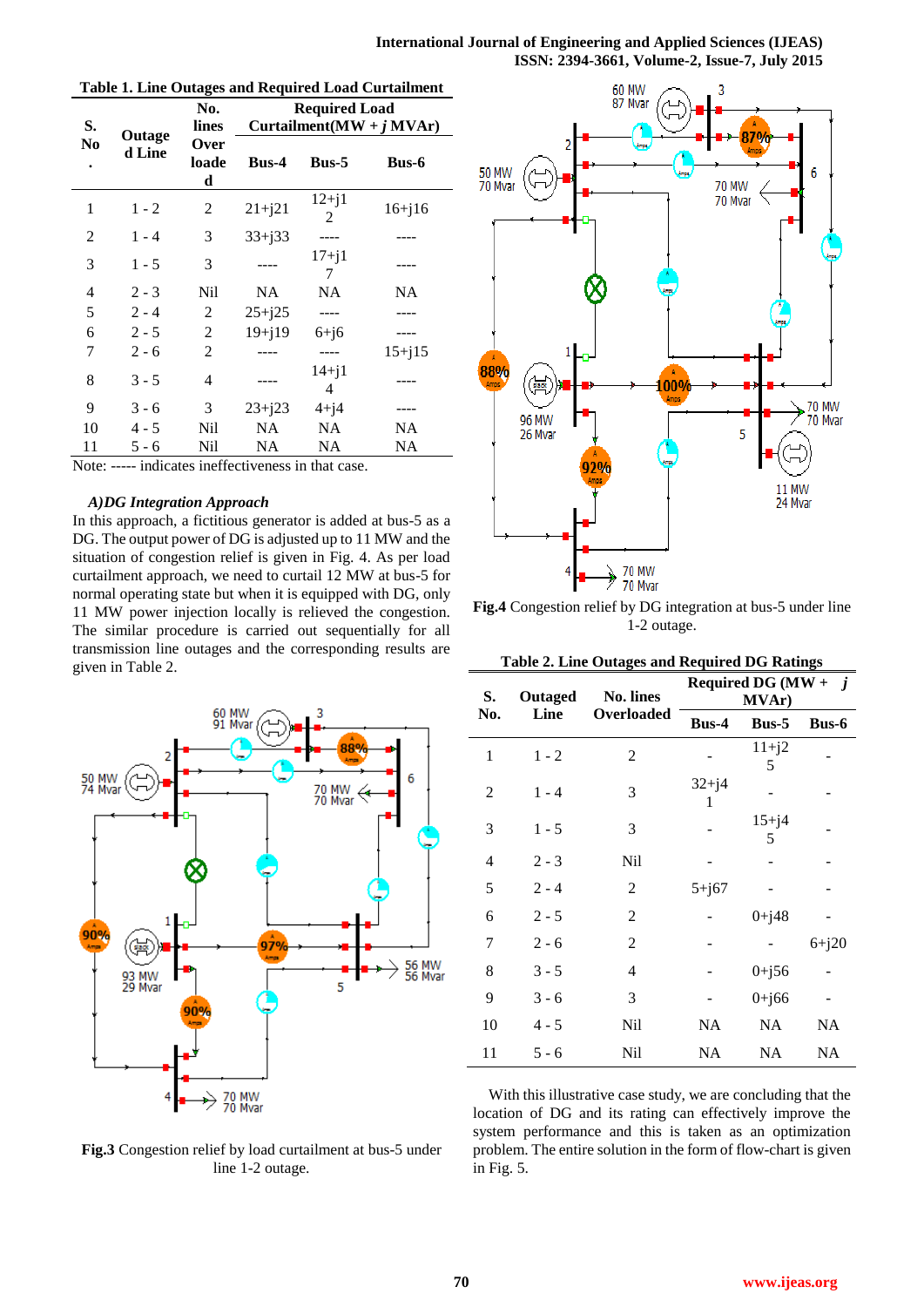

**Fig. 5.** Flow chart of the proposed approach

## IV. TVAC-PSO ALGORITHM

In order to solve optimization problem, we have taken Time-Varying Acceleration Coefficients-Particle Swarm Optimization (TVAC-PSO) is implemented in [12, 13] to optimize voltage profile in the network. The major difference to standard PSO to TVAC-PSO is in acceleration of velocity and position vectors. The new acceleration and position vectors are given by:

vectors are given by:  
\n
$$
V_i^{k+1} = \omega^k V_i^k + c_1^k \times rand_1 \times (P_{best,i}^k - X_i^k) + c_2^k \times rand_2 \times (P_{gbest,i}^k - X_i^k)
$$
\n
$$
X_i^{k+1} = X_i^k + V_i^{k+1}
$$
\n
$$
\omega^k = \omega_{max} - \left(\frac{\omega_{max} - \omega_{min}}{k_{max}}\right) \times k
$$
\n
$$
c_i^k = c_{i,max} - \left(\frac{c_{i,max} - c_{i,min}}{k_{max}}\right) \times k \qquad i = 1, 2
$$

According to [26], the best parameters are:  $\omega_{\text{max}} = 0.4$ ,  $\omega_{\text{min}} = 0.9$ ; towards local best:  $c_{1,\text{min}} = 2$ ,  $c_{1,\text{max}} = 0.4$ ; and towards global best:  $c_{1,\text{min}} = 0.4$ ,  $c_{1,\text{max}} = 2$ .

# V. CASE STUDIES & SIMULATION RESULTS

The case studies are performed on standard IEEE 14 bus system. After performing CPF for every transmission line outage, the line contingencies are ranked as per maximum loading point (MLP). The base case loadability is 2.04 p.u. As per reduced loadability given in , line contingencies are ranked as given in Table 3. From the results, line 1-2 is severe line outage. Under this line outage, bus 4 is the critical bus. The corresponding PV curves for base case and line 1-2 outage are given in Fig. 6 and Fig. 7 respectively. Hence the best location for DG integration is bus-4.

|  |  | Table 3. Contingency Ranking based on MLP |  |  |  |
|--|--|-------------------------------------------|--|--|--|
|--|--|-------------------------------------------|--|--|--|

| Line Outage | <b>MLP</b> | Line Outage | <b>MLP</b> |
|-------------|------------|-------------|------------|
| $1 - 2$     | 0.229      | $9 - 14$    | 1.8        |
| $2 - 3$     | 0.848      | $10 - 11$   | 1.855      |
| $5 - 6$     | 0.898      | $4 - 5$     | 1.969      |
| $7 - 9$     | 1.297      | $4 - 9$     | 1.978      |
| $6 - 13$    | 1.515      | $3 - 4$     | 1.979      |
| $2 - -4$    | 1.535      | $6 - 12$    | 2.002      |
| $13 - 14$   | 1.537      | $9 - 10$    | 2.02       |
| $2 - -5$    | 1.631      | $12 - 13$   | 2.034      |
| $6 - 11$    | 1.722      | $1 - -5$    | 9.951      |
| $4 - 7$     | 1.754      |             |            |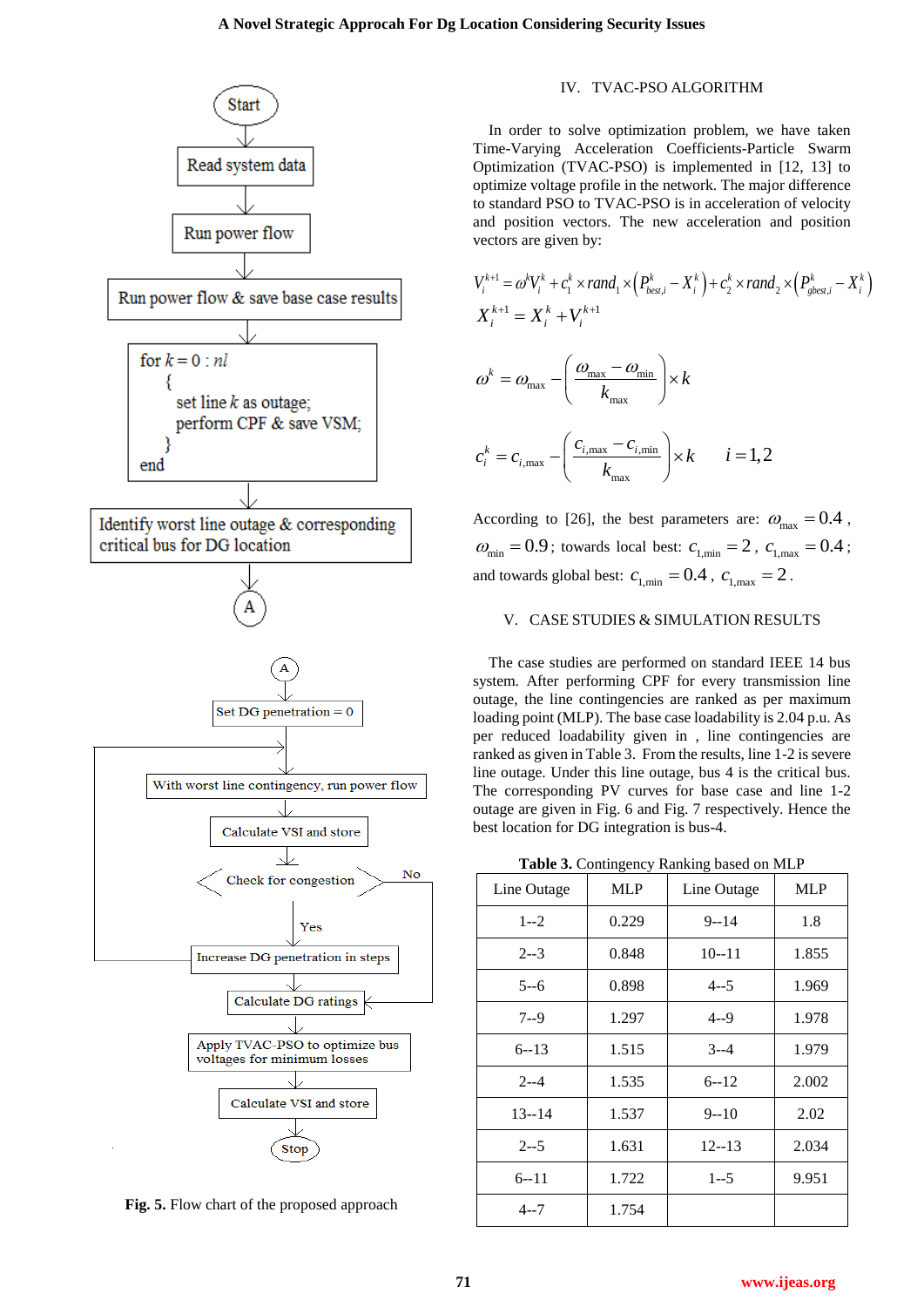

**Fig. 7.** PV curve under line 1-2 outage

After placing DG at bus 4, the system performance is illustrated in Fig. 8 and Fig. 9.



**Fig. 8.** TVAC-PSO Convergence characteristics.



**Fig. 9.** Change in voltage profile

#### VI. CONCLUSION

In this paper, the location and size of Distributed Generation (DG) is optimized using Repeated Power Flow (RPF) method. To prevent congestion in the network, the required load curtailment or DG size is determined. Based on (N-1) line security criterion, the minimum and maximum size of DG is determined.

#### **REFERENCES**

- [1]. Ackermann, Thomas, Göran Andersson, and Lennart Söder. "Distributed generation: a definition." *Electric power systems research* 57.3 (2001): 195-204.
- [2]. Vinothkumar, K.; Selvan, M.P., "DG planning method for enhancement of voltage stability margin in distribution system," *Proceedings of 2012 IEEE International Conference on Power Electronics, Drives and Energy Systems (PEDES),* pp.1-6, 16-19 Dec. 2012
- [3]. Kotb, M. F., et al. "Genetic algorithm for optimum siting and sizing of distributed generation." *Proceedings of the 14th International Middle East Power Systems Conference (MEPCON'10)*, Cairo University, Egypt, December 19-21, 2010.
- [4]. Linh, Nguyen Tung, and Dam Xuan Dong. "Optimal Location and Size of Distributed Generation in Distribution System by Artificial Bees Colony Algorithm." *International Journal of Information and Electronics Engineering,* vol. 3, no. 1, pp. 63-67, January 2013.
- [5]. Aman, M. M., et al. "Optimal placement and sizing of a DG based on a new power stability index and line losses." *International Journal of Electrical Power & Energy Systems* vol. 43, no. 1, pp. 1296-1304, 2012
- [6]. Kansal, Satish, et al. "Optimal placement of distributed generation in distribution networks." *International Journal of Engineering, Science and Technology*, vol. 3, no. 3, pp. 47-55, 2011.
- [7]. Parizad, A., A. Khazali, and M. Kalantar. "Optimal placement of distributed generation with sensitivity factors considering voltage stability and losses indices." *Proceedings of 18th Iranian Conference on Electrical Engineering (ICEE),* May 11-13, 2010.
- [8]. M. Sedighizadeh2, M. Fallahnejad1, M. R. Alemi1, M. Omidvaran1, D. Arzaghi-haris, "Optimal placement of distributed generation using combination of PSO and clonal algorithm." *Proceedings of 2010 IEEE International Conference on Power and Energy (PECon*2010), Nov 29-Dec 1, 2010, Kuala Lumpur, Malaysia.
- [9].Ajjarapu, Venkataramana, and Colin Christy. "The continuation power flow: a tool for steady state voltage stability analysis." *IEEE Transactions on Power Systems,* vol. 7, no.1, pp. 416-423, 1992.
- [10]. J. Varaprasad, and K. Chandra Sekhar. "Optimal allocation of FACTS controllers for critical loading margin enhancement." *Proceedings of 2013 International Conference on Power, Energy and Control (ICPEC), 2013*, pp. 86 – 91, 6-8 Feb. 2013, Sri Rangalatchum Dindigul, India.
- [11]. Rong-fu Sun; Yue Fan; Yong-hua Song; Yuan-zhang Sun, "Development and Application of Software for ATC Calculation,"